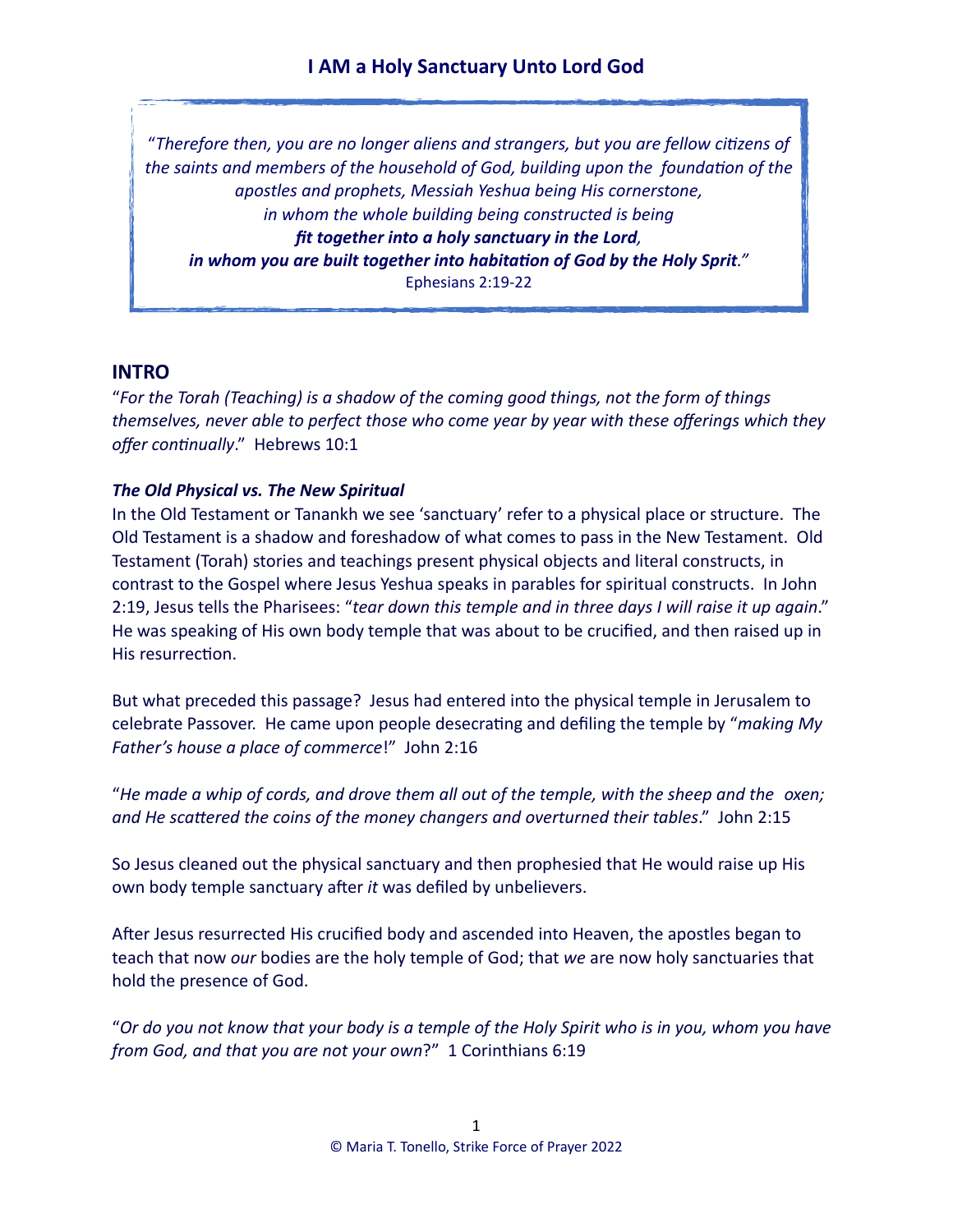#### *We are a Holy Sanctuary, A Spiritual House.*

Apostle Peter declared that we are living stones that create a spiritual house, which is the foundation for a new priesthood: "*Then you must, like living stones, be continually built up into a spiritual house for a holy and dedicated priesthood, to offer spiritual offering acceptable to God through Yeshua Messiah*." 1 Peter 2:5

#### *Our Purpose and Responsibility as a Holy Sanctuary.*

- <span id="page-1-1"></span>◆ To remove defilement and abominations from the Church aka "The Ekklesia".<sup>1</sup>
	- **DEFILEMENT MAKES OUR COVENANT NULL AND VOID.** 
		- See Ezekiel 44:6-8: "*You shall say to the rebellious ones, 'Thus says the Lord God, "Enough of all your repulsive acts, O house of Israel! In that you brought in foreigners (non-believers, pagans, occultists, witches, warlocks), uncircumcised (impure) in heart and flesh, to be in My sanctuary to pollute and profane it—My house—when you offered My bread, the fat, and the blood; and they made My covenant void —this in addition to all your other repulsive acts. And you have not kept charge of My holy things yourselves, but you have chosen foreigners [to please yourselves] and have set them in charge of My sanctuary*."
- To sanctify our own body temple as God's Holy Sanctuary, to be the spotless bride to enter God's Holy of Holies.
- To minister to others as harvesters for this historic harvest season.

#### *Our Holy Sanctuary is Our Eternal Character.*

There is nothing from this world and life that we can take with us to our eternal place with God and Yeshua Messiah. Only purity may enter into the highest of the heavenlies. Our holy sanctuary that houses our virtues is a lasting testimony of our character in Christ Jesus Yeshua.

"*A glorious throne on high from the beginning Is the place of our sanctuary*." Jeremiah 17:12

"*The eternal God is a dwelling place, and underneath are the everlasting arms.*" Deuteronomy 33:27

"*Do you not know that you are God's temple and that God's Spirit dwells in you?"* 1 Corinthians 3:16

<span id="page-1-0"></span><sup>&</sup>lt;sup>[1](#page-1-1)</sup>"The Church" has been used to define a congregation within a physical church. But the correct translation is "Ekklesia" which means a group of people who gather for a specific purpose. We will use the word "Ekklesia" instead of "Church".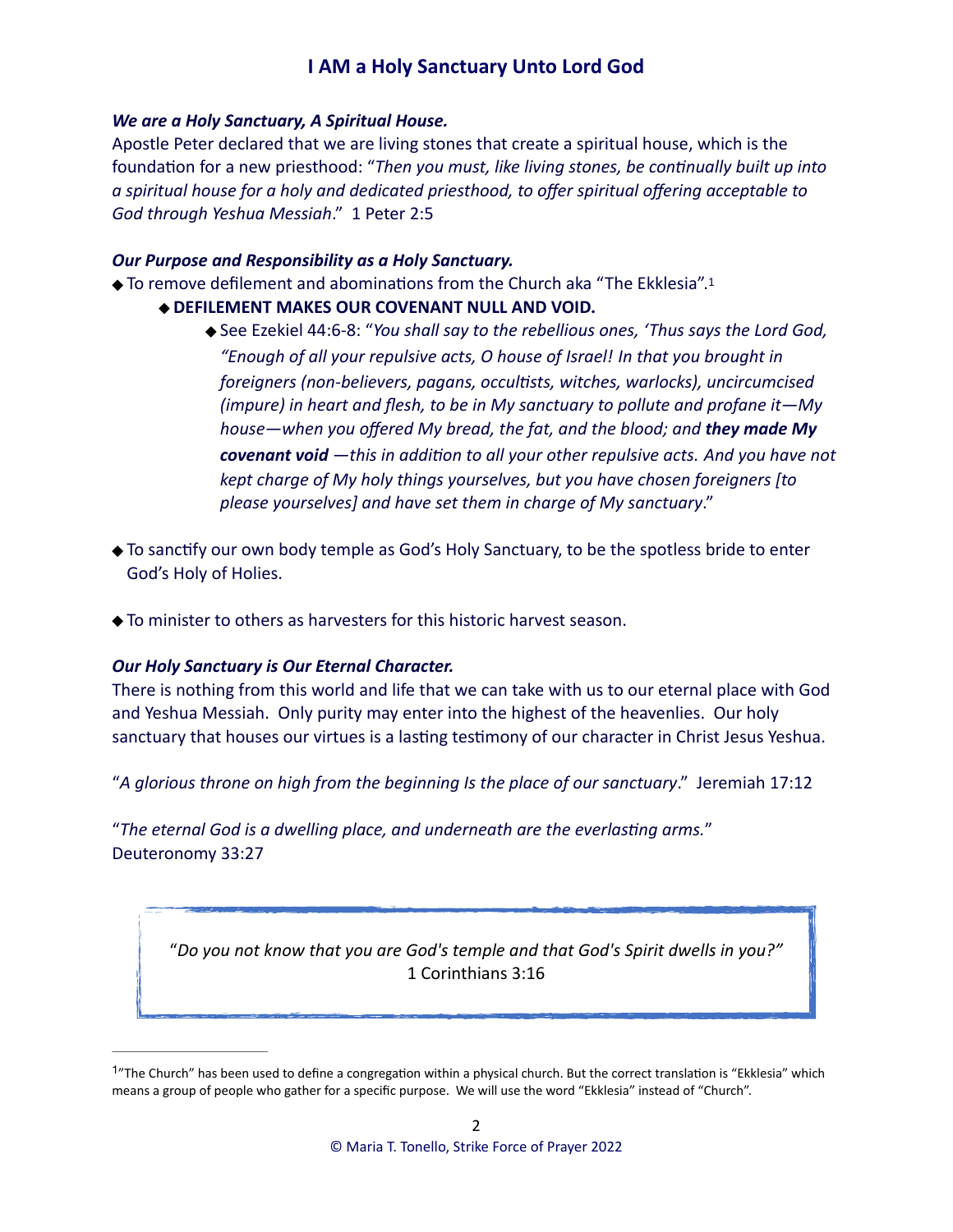## **Courts of Heaven Protocol to Be a Holy Sanctuary Unto Lord God.**

We are going before God's Court of Covenant Law because according to the New Covenant, *we* have become the Holy Sanctuary. Also, because the Word in Ezekiel 44:7 clearly states that defilement of God's sanctuary makes null and void the Covenant with God. This is profound. These two reasons establish that it is our responsibility to restore The Ekklesia aka the Body of Christ in order to restore our Covenants with God, thereby restoring and receiving the Covenant promises. Our authority for restoring the Body of Christ is by virtue of being God's Holy Sanctuary.

This protocol adds not just petitions but *declarations of our commitment to God* to cleanse the physical sanctuary, i.e. the churches, as well as the Ekklesia, the Body of Christ, and our own body temple holy sanctuary. So we are repenting on behalf of the Ekklesia and we are repenting to clear out all the bramble from our own holy sanctuary. As well, there are physical churches wherein are defilements, etc., that we pray for cleansing. In so doing, we are seeking to repair any brokenness to our Covenant relationship with God and restore it to its fullness for ourselves and for the Body of Christ, the Ekklesia.

## <span id="page-2-1"></span>**1. Opening Protocol in the Courts of Heaven. [2](#page-2-0)**

Father God, I come before Your Court of Covenant Law and ask that the courts be seated and the books be opened, according to Daniel 7:10. Father God, I come before Your Court of Covenant Law on account of the New Covenant that was established by the shed Blood of Jesus Yeshua Messiah. This New Covenant created a path for Your sons and daughters to become the Holy Sanctuary, for our very own bodies to be Your holy temple. No longer is a sanctuary or temple confined to or defined by a physical structure. You have put Your holiness into us by the Covenant shed Blood of Jesus Yeshua Messiah.

I ask for the Holy Spirit and the Lord Jesus Christ Yeshua to be my Holy Advocates to represent me in Your court. I put on robes of righteousness as an officer in Your court and I loose the Blood of Jesus Yeshua over myself so that satan and his minions have no access to me. I recognize and accept that You Lord God Adonai, have also clothed me with the garments of deliverance and covered me with the robe of acts of lovingkindness according to Your Word in Isaiah 61:10.

I ask Lord God that You release Your Notification Angels, Your Enforcement Angels and Your Hosts of Heaven to all those humans and non-humans who will be affected by Your Court decisions to immediately inform them and enforce all of Your decisions in my case today.

#### **2. Repentance to Remove Legal Access.**

Father God, I come in the Name of Jesus Christ Yeshua as an Intercessor Remnant standing in the gap for my bloodline and the Ekklesia Body of Christ, known also as Your Church.

<span id="page-2-0"></span><sup>&</sup>lt;sup>[2](#page-2-1)</sup> We recommend Operating in the Courts of Heaven by Robert Henderson.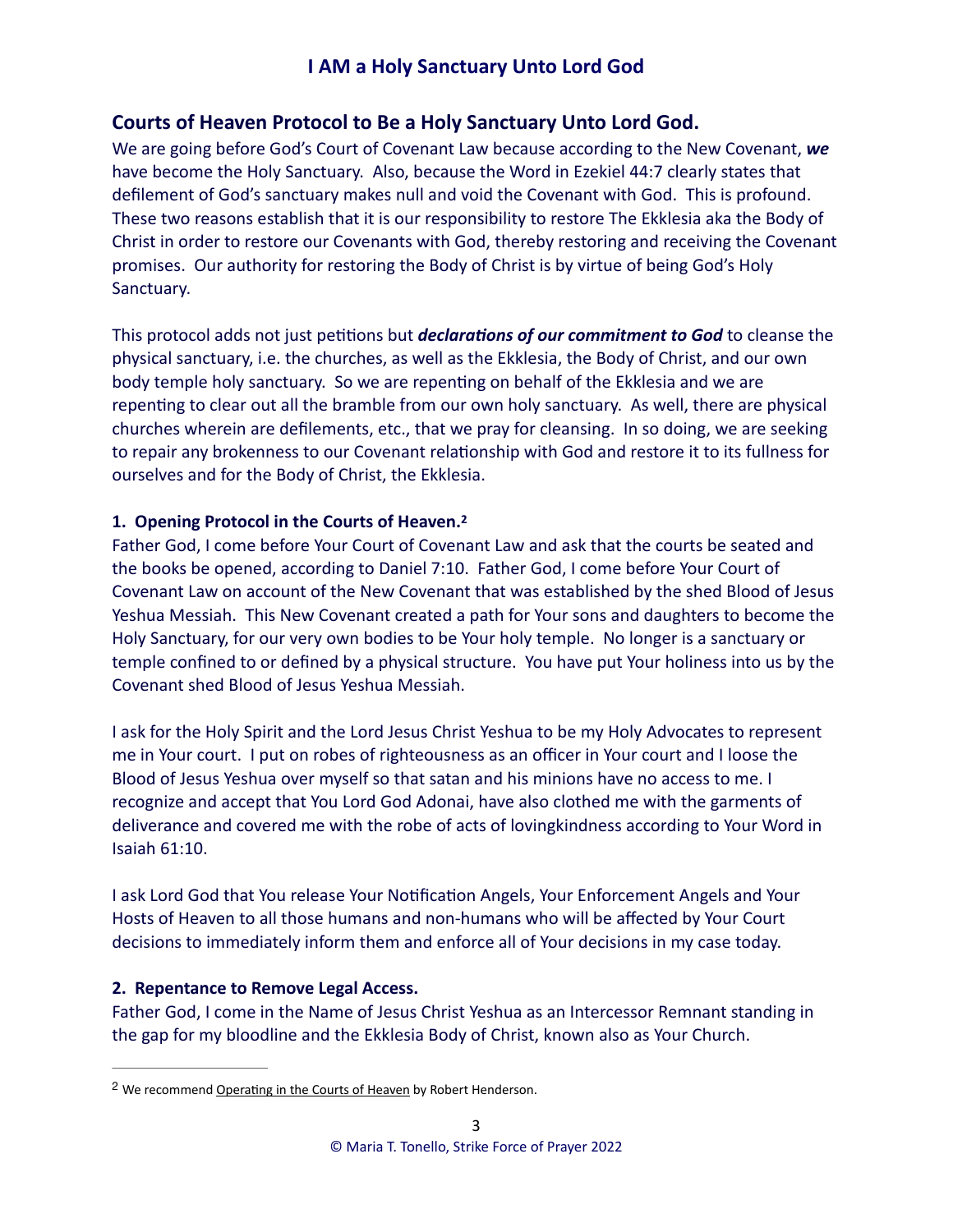As an Intercessor standing in the gap, I repent for all the ways we have allowed adulterations, abominations and defilement of the Ekklesia Body of Christ, Your Church and the physical sanctuaries that represent Your Church. These infiltrations have become so pervasive that we have become acclimated to them and even normalized them. Father God, we Your Intercessor Remnant repent for this.

As Your Intercessor Remnant, I renounce and repent for the following:

## *All Abominations Committed In and Against God's Sanctuaries.*

- For all the ways the Ekklesia and its shepherds in the form of vicars, priests, pastors, all clergy and church leaders have "*dealt treacherously, allowed abominations in the Ekklesia, profaned the sanctuary of the Lord which He loves and married, yoked to daughters of a foreign god*"; that is, beliefs and practices that are not of Your Word; according to Malachi 2:11.
- For the prophets that are reckless, treacherous men and women; all clergy that have profaned the sanctuary; committed violence to the law, according to Zephaniah 3:4.

## <span id="page-3-2"></span>*All Defilement in and of The Ekklesia and Your Sanctuaries[.3](#page-3-0)*

- Allowing into our churches as church staff and worship musicians non-believers, practitioners of witchcraft, sorcery, carnality, idolatry, divination, paganism and occult; who have brought discordance, curses and demonic attacks into our congregations.[4](#page-3-1)
- For having sloppy, lazy or at the least very ignorant hiring practices, not screening admin and music staff to ensure they are believers who truly honor God's Word.
- All pedophilia, adultery, sexual violations, theft and fraud committed by entrusted shepherds; and all the times and ways the congregations have turned a blind eye instead of confronting and removing the guilty parties.
- For violating Your Word as found in Ezekiel 44:7-8: bringing foreigners (non-believers, pagans, witches, warlocks), those uncircumcised (impure) in heart and flesh, to be in Your sanctuary to profane it, even Your house, *thereby making Your covenant void,* in addition to other abominations.
- For not keeping charge of Your holy things ourselves, but setting foreigners to keep charge of Your sanctuary. Allowing foxes to mind the henhouse.

<span id="page-3-3"></span>"The false church has betrayed Jesus." Derek Prince

<span id="page-3-0"></span>[<sup>3</sup>](#page-3-2) See Derek Prince's "Witchcraft in Disguise in the Ekklesia": https://www.youtube.com/watch?v=3F90EVoni-Y

<span id="page-3-1"></span>Derek Prince's definition of witchcraft: "Witchcraft is the attempt to control people and get them to do what you [4](#page-3-3) want by the use of any spirit that is NOT the Holy Spirit." He added: "If anyone has a spirit that he or she can use, it is NOT the Holy Spirit; because the Holy Spirit is God and no one uses God."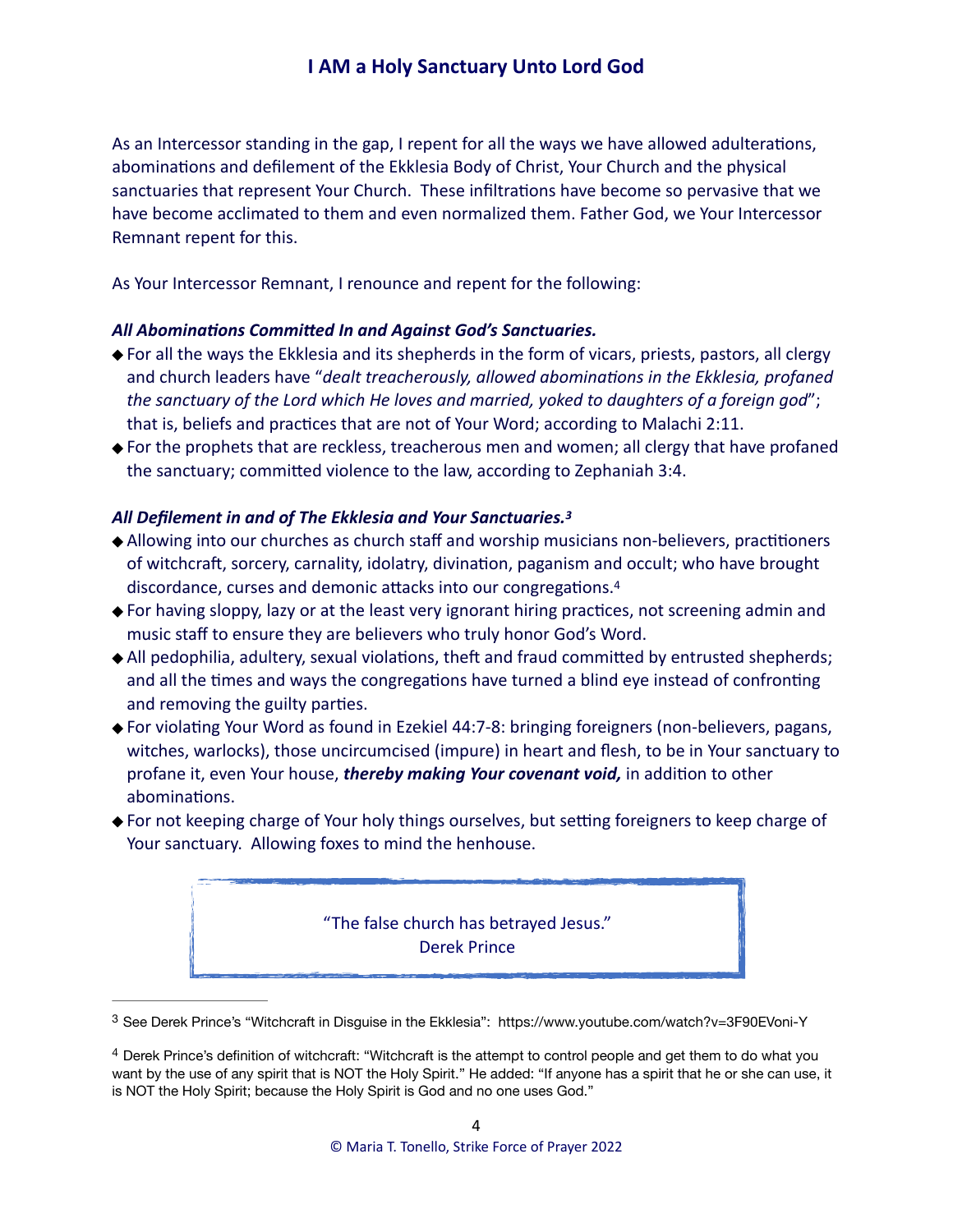## *Profaning the Sabbath.*

- For profaning Your sabbaths; allowing the slaughter of children for idols, perversities and vanities; allowing the profane to enter into Your sanctuary on the same day to profane it; according to Ezekiel 23:38-39.
- For being sloppy in keeping Your sabbath; for allowing worldly activities and influences to impinge on my time and attention that should be devoted to YOU.

## *Defilement of My Own Body Temple.*

- All the ways I have mistreated my body temple through toxic food, drink, drugs and sex, smoking, overtaxing it, over work, under rest, not listening to what it needs for health and well-being.
- For taking it for granted and not respecting and honoring it as Your creation.

## *For Accepting and Allowing Bogus 'Science'.*

- Accepting and allowing the bogus theory of evolution, which defies basic logic and the truth that we are made in YOUR image.
- For allowing science to be made a religion, unquestioned, unchallenged and unexamined; having it replace Your Word and therefore disrespecting and disregarding *Your* Truth.

#### *For Allowing Witchcraft and Sorcery into the Body of Christ.*

- For allowing the three fundamental modes of witchcraft to infiltrate the Body of Christ: manipulation, intimidation and domination. Whether it be from the pulpit, from church leaders and staff, from public officials or office holders, from wolves in sheep's clothing.
- For listening to these voices rather than the voice of the Holy Spirit, the Spirit of Truth.
- For allowing these voices of fear and control to overpower the Spirit of Truth as the guiding force in our lives.

#### *For Bringing Paganism into the Ekklesia.*

- For bringing pagan, occult and satanic practices into the Ekklesia and into churches, including Halloween celebrations, LGBT agendas, reiki and other deceptions.
- For believing the lie of one world religion; and those leaders that espouse and advocate for it.

Holy Father God, I renounce, repent of, divorce, dissolve, annul and break all soul ties, contracts, covenants, agreements, vows, activities, rituals, vocations, avocations, beliefs, wicked altars and temples having to do with adulterations, abominations and defilements of the Ekklesia Body of Christ and my own body temple that is Your holy sanctuary.

Father God, I renounce and repent for all the times and ways I have opened to, yielded to, enabled, indulged, allowed, commingled, co-created, fornicated with, yoked to any of these forms of adulterations, abominations and defilements.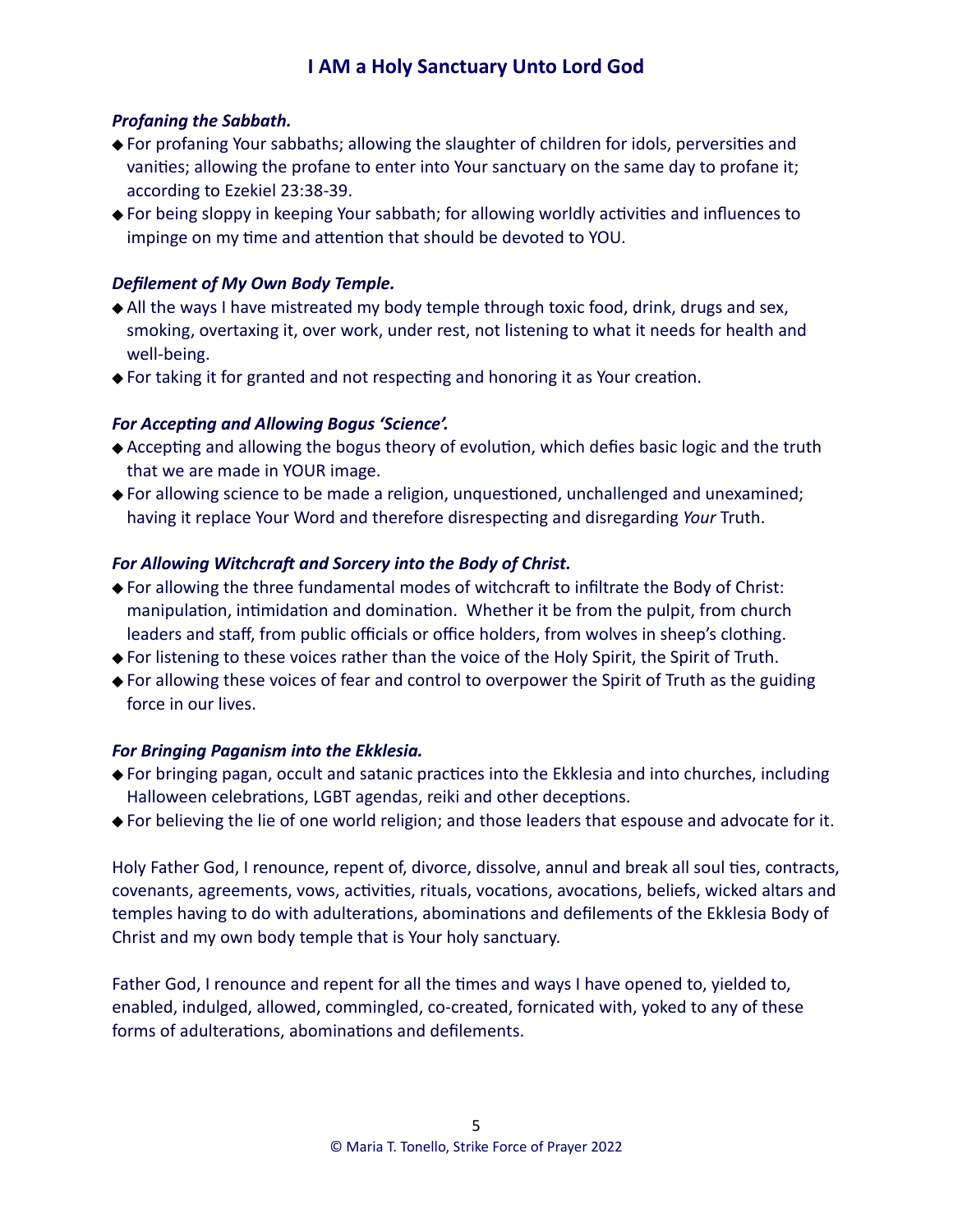## **3. Plead Guilty.**

Father God, for everything I have repented and renounced here, I plead guilty on behalf of myself, all of my bloodlines and the Ekklesia Body of Christ. I present the Blood of the Lamb of God, Jesus Christ Yeshua as atonement. I present the Voice of the Blood of Jesus which speaks "Tetelestai", "paid in full" to clear all of these transgressions from our records. Father God, I ask for redemption from the curse, by the Blood of Jesus Yeshua and ask You to break all curses and all other related demonic spirits, systems and agendas over me, my bloodlines and the Ekklesia Body of Christ.

Let the Blood of Jesus Yeshua break all of these curses now! Colossians 2:13 thru 15 proclaims that every case and ordinance against me has been nailed to the cross with the shed Blood of Jesus Yeshua. Let that Blood speak for me now Father God Adonai!

## **4. Cleanse, Clear & Release.**

Lord God, I ask that Your Holy Spirit fill me to overflowing to purify and cleanse my body, brain, mind, heart, soul and everywhere in me where memories, imprints, implants, beliefs, programs, habits and traits caused by adulterations, abominations and defilements, to erase them now. Erase all damage, habits and programs in the chambers of my mind, heart and body. Place your healing balm of Gilead into all of my places of stored imprints, implants and programs to clear them out now.

I receive by faith this cleansing, clearing and healing, including my relationship with You Lord God, myself and others. "*Greater is He who is in me than he who is in the world*." Lord God, I recognize, honor and accept that Your holiness in Christ Jesus Yeshua dwells in me, that I AM born of Your seed of divinity, created in Your image, and that You are healing, transforming and blessing me, my body, mind, heart and soul. Thank you for growing and strengthening Your holiness in me, as a Holy Sanctuary Unto the Lord God.

#### *~ Pause in Silence to Receive God's Healing ~*

## **5. My Commitment to Be a Holy Sanctuary Unto Lord God.**

Father God, I stand before You in Your Court of Covenant Law and I humbly commit myself to being the holy sanctuary that You have called me to be. I accept the responsibilities that accompany this call to holiness.

> "*God is our refuge and strength, a very present help in trouble." Psalm 46:1*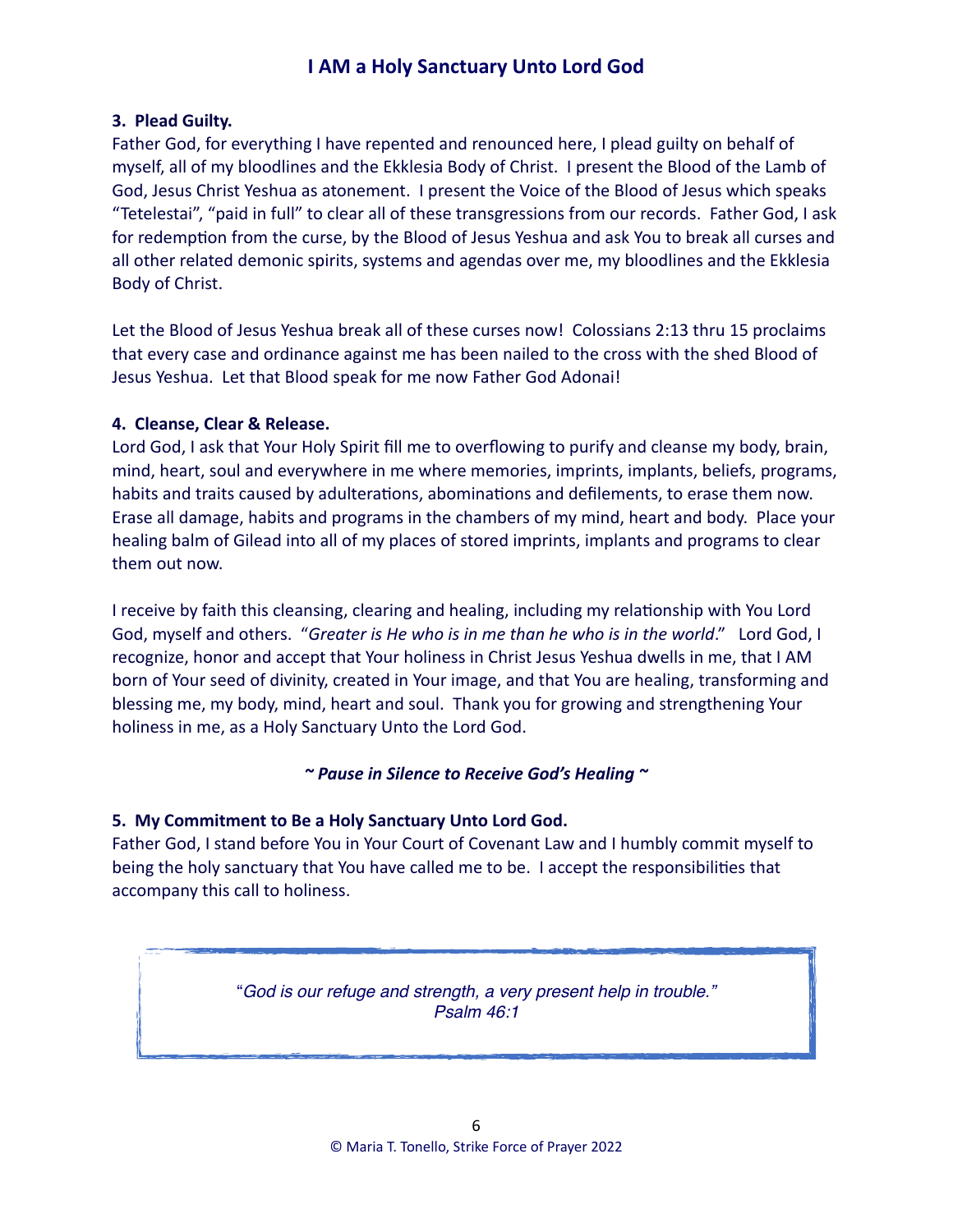I petition You Abba for the following:

## **Cleanse Me and Give Me a New Heart.**

- ◆ Ezekiel 36:25-27 promises: "*Then I will sprinkle clean water on you, and you will be clean; I will cleanse you from all your uncleanness and from all your idols. Moreover, I will give you a new heart and put a new spirit within you, and I will remove the heart of stone from your flesh and give you a heart of flesh. I will put my Spirit within you and cause you to walk in My statutes, and you will keep My ordinances and do them.*"
- ◆ **Father God, cleanse me of all my uncleanness, in my body and in my character. Cleanse my life of all idols. Give me a new heart and new spirit, as You remove the heart of stone within me. Pour out Your Spirit into me in greater measure that I will always walk in YOUR ways and YOUR heart.**
- ◆ Abba, I present myself to You with a true heart in full assurance of faith, having **purified my heart from a consciousness of evil, having washed my body clean in water, according to Hebrews 10:22.**

**Be My Refuge.**

- ◆ **Father God, wondrously show Your lovingkindness, O Savior of those who take refuge at Your right hand from those who rise up against us. Keep me as the apple of Your eye; hide me in the shadow of Your wings from the wicked who despoil me, my deadly enemies who surround me, according to Your assurance in Psalm 17:7-9.**
- ◆ **Father God, hide me in the secret place of Your presence from the conspiracies of man; keep me secretly in a shelter from the strife of tongues according to Psalm 31:20.**
- ◆ Father God, Hear my voice, O God, preserve my life from dread of the enemy. Hide me **from the secret counsel of evildoers, from the tumult of those who do iniquity, according to Psalm 64:1-2.**

As Your Holy Sanctuary, I commit to the following…

**I Commit to Being a Harvester and a Minister.**

- ◆ As Habakkuk 3:19 says and I declare as my Covenant to You Abba God: "*You are my strength [my source of courage, my invincible army]; You have made my feet [steady and sure] like hinds' feet and make me walk [forward with spiritual confidence] on my high places [of challenge and responsibility***]."**
- ◆ **Father God, help me to trust in Your holy sanctuary abiding within me, that I will remember to minister to others from my spirit to their spirit.**
- ◆ **Father God, I commit to being a source of strength, courage and spiritual confidence for Your sons and daughters, for the harvest of souls in these times. I commit to my responsibility as a harvester and minister of these precious souls coming into Your Kingdom in this historic harvest time.**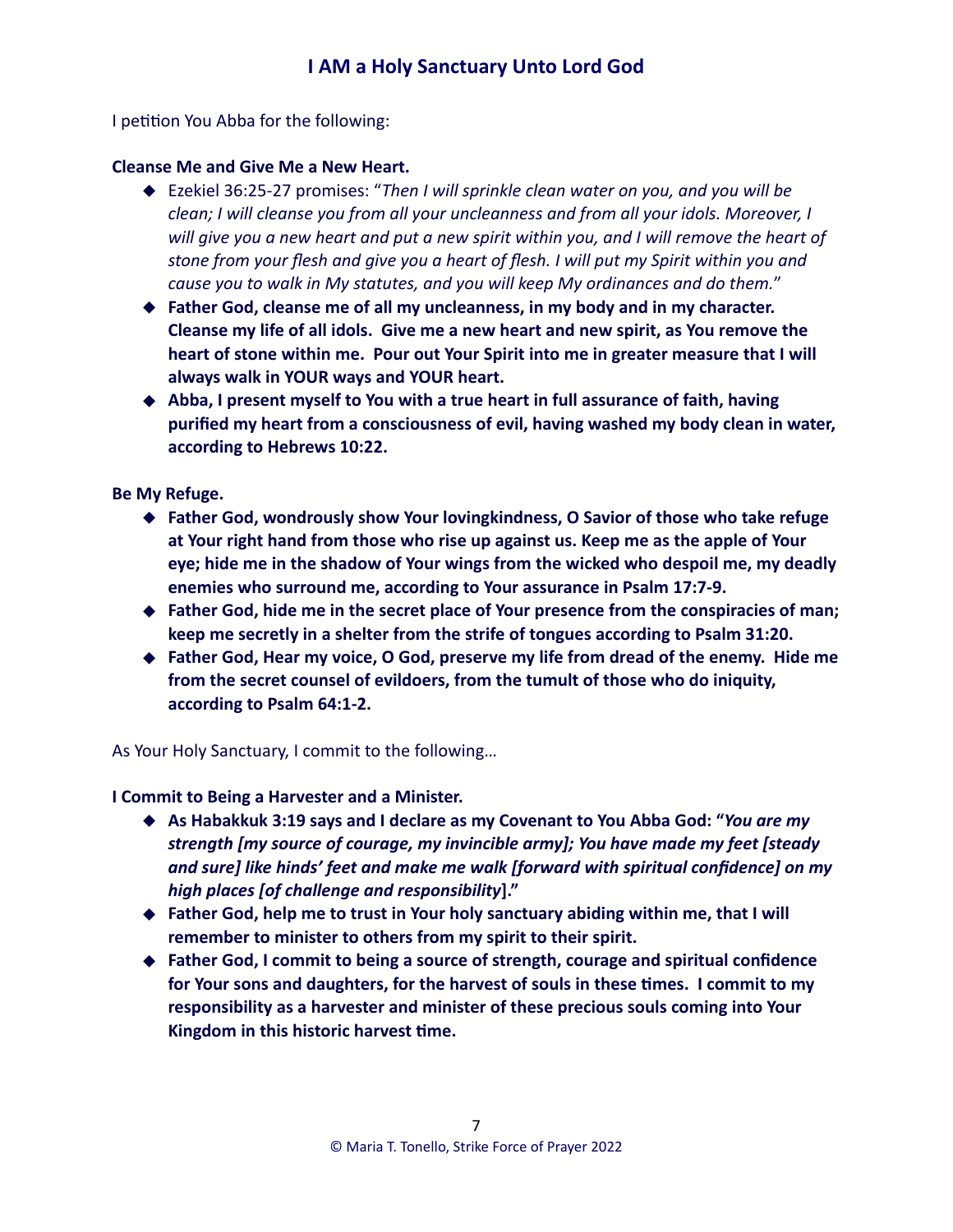## **I Commit to Being a Steward of Your Sanctuary.**

- ◆ Leviticus 19:30 says: "*You shall keep My sabbaths and revere My sanctuary; I am the Lord.*"
- ◆ **Father God, I commit to keeping Your sabbaths in Your true ways and timing. I commit to a renewed reverence of all of Your sanctuaries, both physical and spiritual.**

## I declare the following…

*"As I sit enthroned under the shadow of El Shaddai, I am hidden in the strength of God Most High. You are the hope that holds me, the stronghold to shelter me, the only God for me, and my great Confidence. You will rescue me from any hidden trap of the enemy, protect me from all false accusations and any deadly curse. Your massive arms are wrapped around me, protecting me. I run under the covering of Your majesty and hide. Your arms of faithfulness are a shield keeping me from harm."* Halleluia! Thank you Father God! Psalm 91:1-4

## **6. Petitions.**

Therefore, the judgements that I am requesting from Your Court of Covenant Law are:

- **GRANT ALL OF MY PETITIONS** in the case I have presented to You here.
- **ANNUL & DISSOLVE** all ungodly covenants made by, with and on account of witchcraft, sorcery, idolatry, divination, adulterations, defilements and abominations that have infiltrated the Ekklesia Body of Christ. Have mercy Abba, on Your sons and daughters!
- **HELP ME** to continually make a straight path for my feet, let no root of bitterness spring up, and keep me from defilement, according to Hebrews 12:13 & 15.
- **FORTIFY MY UNION WITH YOU,** as according to 1 Corinthians 6:17 I am united and joined to the Lord, one spirit with Him, *that I may minster to others spirit to spirit.*
- **RESTORE 7-FOLD TO YOUR REMNANT & YOUR EKKLESIA BODY OF CHRIST everything** that these adulterations, defilements and abominations have stolen, according to Your promises in Proverbs 6:31.
- **LOOSE the HOLDS** that satan and all his cohorts, minions and puppets have had on our Covenants and Covenant promises with YOU.
- **FULFILL ALL THAT IS WRITTEN IN MY BOOKS of HEAVEN** and according to 1 Colossians 2:7 that *we may speak God's wisdom in a mystery, the wisdom once hidden from man, but now revealed to us by God, that wisdom which God predestined before the ages to our glory to lift us into the glory of His presence*. Halleluia!
- **POUR OUT YOUR SHEKINAH PRESENCE GLORY** on America to heal all the hearts, minds, souls, bodies and relationships that have been programmed, damaged, abused and traumatized by adulterations, defilement of and abominations in the churches and in the Ekklesia Body of Christ.